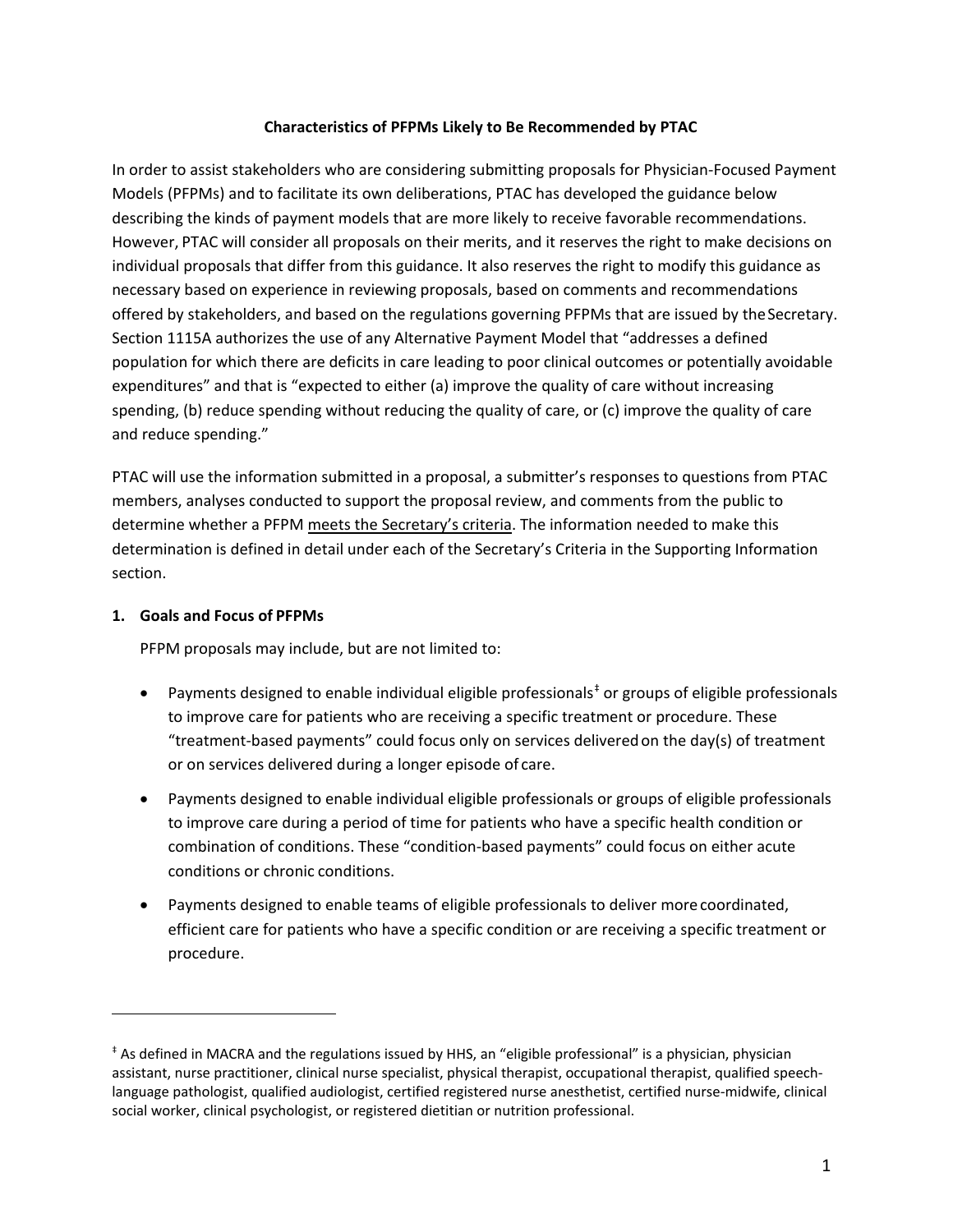- Payments designed to improve the efficiency of care and/or outcomes for patients receiving both services delivered by physicians or other eligible professionals andrelated services ordered by eligible professionals that are delivered by other providers.
- Payments designed to enable physicians or other eligible professionals to improve care for particular subgroups of patients (e.g., patients with a severe form of a condition, patients who have an early stage of a condition where progression can be more easily prevented, patients who need special services after treatment, or patients living in frontier or rural communities.)
- Payments designed to enable a primary care physician or a multi-specialty group of eligible professionals to improve care for most or all of the health conditions of a population of patients, or to prevent the development of health problems in a population of patients with particular risk factors.
- Revisions to the codes and fee levels for a broad range of services delivered by physicians and other eligible professionals that are designed to support delivery of a different mix of services in conjunction with accountability for measures of utilization, spending, or outcomes for a group of patients.
- Payments in which the amount of payment depends on patient outcomes, with or without changes to the units of payment for individual physicians or other eligible professionals.
- PTAC will consider PFPMs in which the amount of financial risk during an initial period of time is smaller than the amount of risk in later periods.

PTAC is not likely to recommend to the Secretary a payment model that is targeted to a single health care provider, facility, institution, or system. Parties submitting proposed PFPMs to PTAC should present information in their proposal explaining how the PFPM submitted to PTAC would be feasible for implementation by multiple health care providers, facilities, institutions, or systems, as appropriate.

# **2. Services Supported by a PFPM**

In general, PTAC will only recommend PFPMs that directly affect the method and/or amount of payments for one or more services delivered, ordered, managed, or coordinated by one or more types of physicians or other eligible professionals.

If a proposed payment model changes the method and/or amount of payments to both eligible professionals and other types of health care providers (e.g., hospitals, home health agencies, skilled nursing facilities), PTAC will be more likely to recommend the model as a PFPM if a substantial portion of the payment supports services that are delivered or ordered by physicians or other eligible professionals.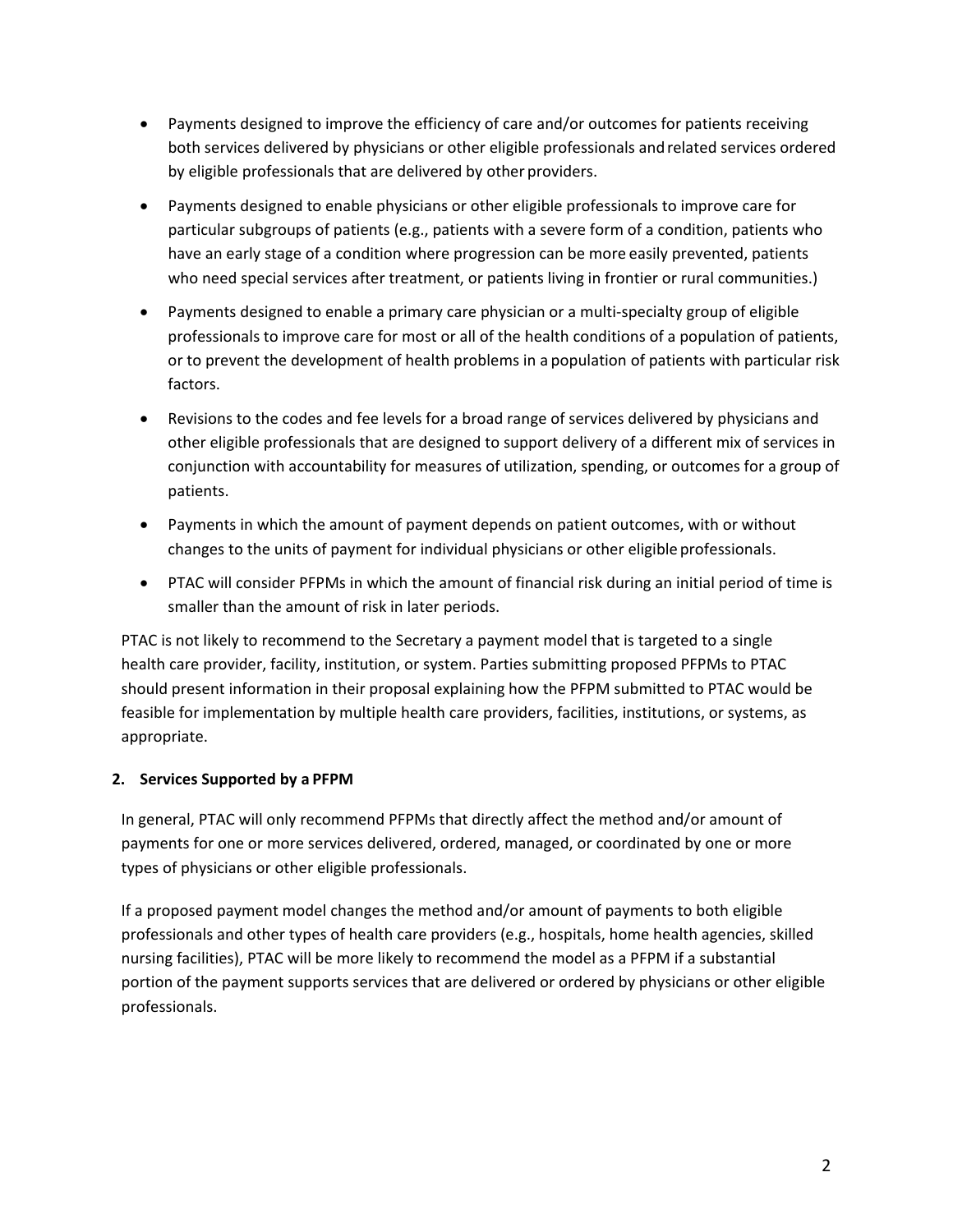#### **3. How the Method of Payment Differs from the Physician Fee Schedule**

#### *Payment for Individual Services Not Billable under the Physician Fee Schedule*

In general, PTAC will be unlikely to recommend a proposed PFPM if the only change it makes is to give a physician or other eligible professional the ability to bill for a single type of service that is not currently eligible for payment under the Medicare Physician Fee Schedule or to alter the fee level for a service that is currently billable, particularly if there is no change in the measures or methods of accountability that would otherwise apply under MIPS. There is already a process for proposing and making these types of changes through the regulations governing the Medicare Physician Fee Schedule.

### *Payments for Packages and Bundles of Services*

If a proposed PFPM would create a new payment for physicians or other eligible professionals that replaces or includes the payments for two or more services that are currently paid for separately under the Physician Fee Schedule, PTAC will be more likely to recommend the proposed PFPM if the new payment replaces all or most of the eligible professional's current payments for individual services that are related to (1) a specific health condition or risk factor, or combination of conditions and risk factors; (2) a specific treatment; or (3) all of the health care needs of a population of patients (e.g., a monthly payment that covers all office visits, phone calls, emails, and office-based procedures needed by a patient, replacing separate payments for Evaluation and Management services and procedures). The new payment could allow flexibility to deliver services that are not currently billable in addition to services that are billable, and the amount of the payment could be stratified or adjusted based on characteristics of the patients, rather than based on the number or types of services delivered.

If the physician or other eligible professional would continue to be paid separately for any individual services related to a condition, risk factor, or treatment covered by the new payment, the PFPM proposal should explain why those services cannot or should not be included in the new payment. In these cases, PTAC will be more likely to recommend the PFPM if it also includes a mechanism for accountability for spending on the services that are not included in the new payment. For example, the PFPM might include a performance- based payment component using a measure of total spending on all services related to the condition, risk factor, or treatment (both the services that are included in the new payment and those that are still paid separately) or a measure of total spending on all aspects of the patient's care.

PTAC will be more likely to recommend a PFPM if it defines a process for updating the definitions of what is included and excluded in a new payment and updating the amount of the new payment as changes in technology and evidence occur over time.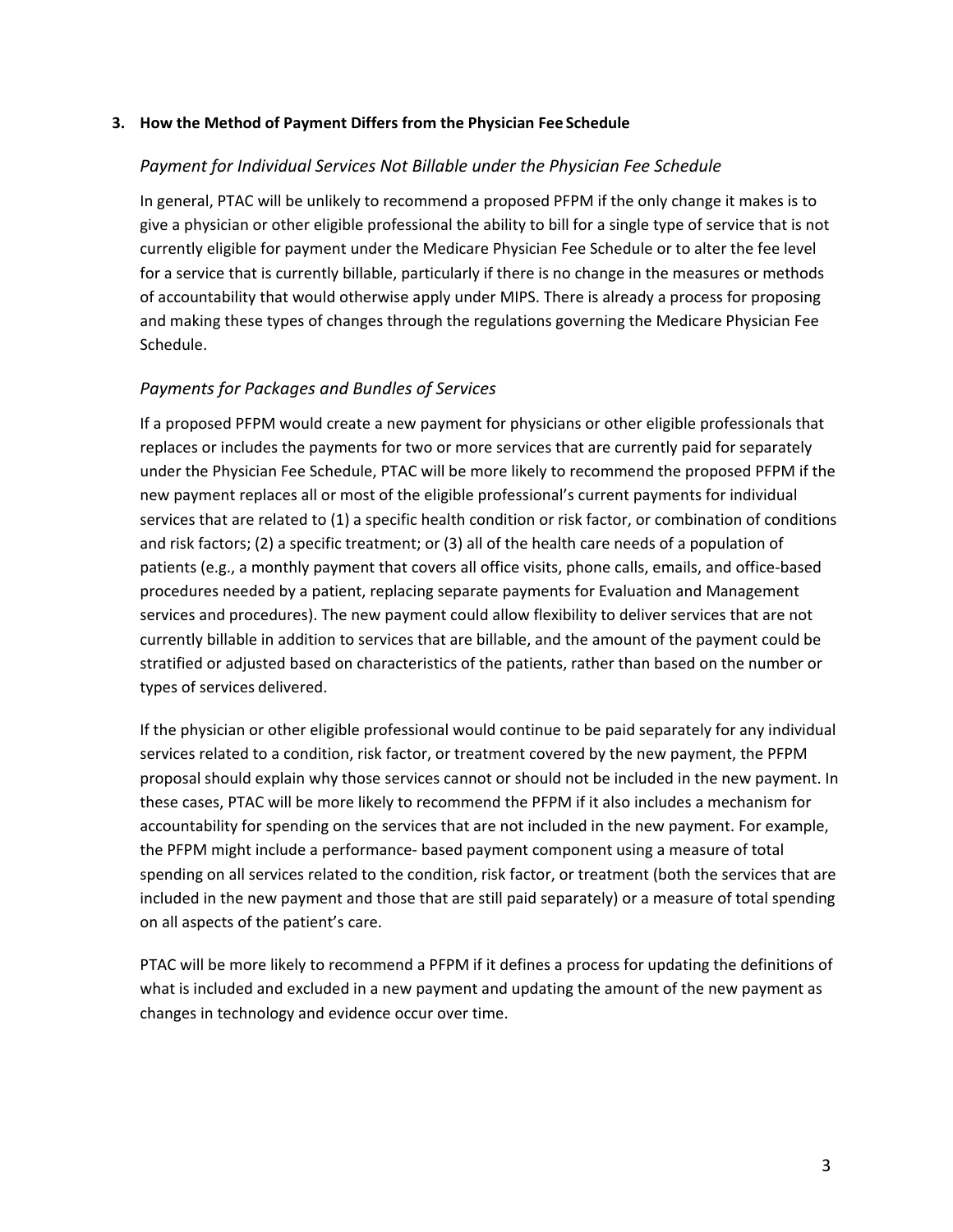#### **4. Relationship of Eligible Professionals to Entity Receiving thePayment**

PTAC recognizes that there are many different organizational structures through which physicians and other eligible professionals deliver services to patients and through which eligible professionals are paid for those services. PTAC will not limit the types of entities that can submit proposed PFPMs and it will consider proposals for PFPMs that would need to be implemented through entities other than practices or groups consisting of one or more physicians or other eligible professionals. PTAC encourages submission of proposals that could be successfully implemented by small, independent physician practices.

# **5. Accountability for Spending andQuality**

# *Measures of Utilization, Spending, Quality, and/or Outcomes*

PTAC will be more likely to recommend a PFPM that is focused on a condition, risk factor, or treatment if the PFPM requires the eligible professionals or the entity receiving the payment to take accountability for (1) controlling total Medicare spending on all services the patients receive that are related to the condition, risk factor, or treatment, (2) controlling total Medicare spending on all services the patients receive, or (3) improving performance on measures of spending, utilization, and/or quality that are primary drivers of total Medicare spending or of the spending related to the condition, risk factor, or treatment.

PTAC will be more likely to recommend a PFPM if it appears that the projected savings for the Medicare program are sustainable without any increases in spending by other payers.

PTAC will be more likely to recommend a PFPM that changes payment related to a treatment if the eligible professionals or the entity receiving the payment take accountability for ensuring that the treatment is appropriate for the patient.

PTAC will be more likely to recommend a PFPM that changes payment related to a health condition if the payment model defines a consistent method of identifying the condition for which payment would be made and if the eligible professionals or the entity receiving the payment take accountability for ensuring the accuracy of the diagnosis of the condition.

PTAC will be more likely to recommend a PFPM that changes payment related to a health condition if it addresses how care will be delivered to patients who have health conditions in addition to the condition on which the PFPM is focused.

PTAC will be more likely to recommend a PFPM if it includes specific mechanisms for ensuring that patients receive evidence-based services for the health condition(s) or for the delivery of the preventive or treatment service(s) that are the focus of the PFPM.

PTAC will be more likely to recommend a PFPM if the eligible professionals or the entity receiving the payment take accountability for some or all of the outcomes of the care delivered.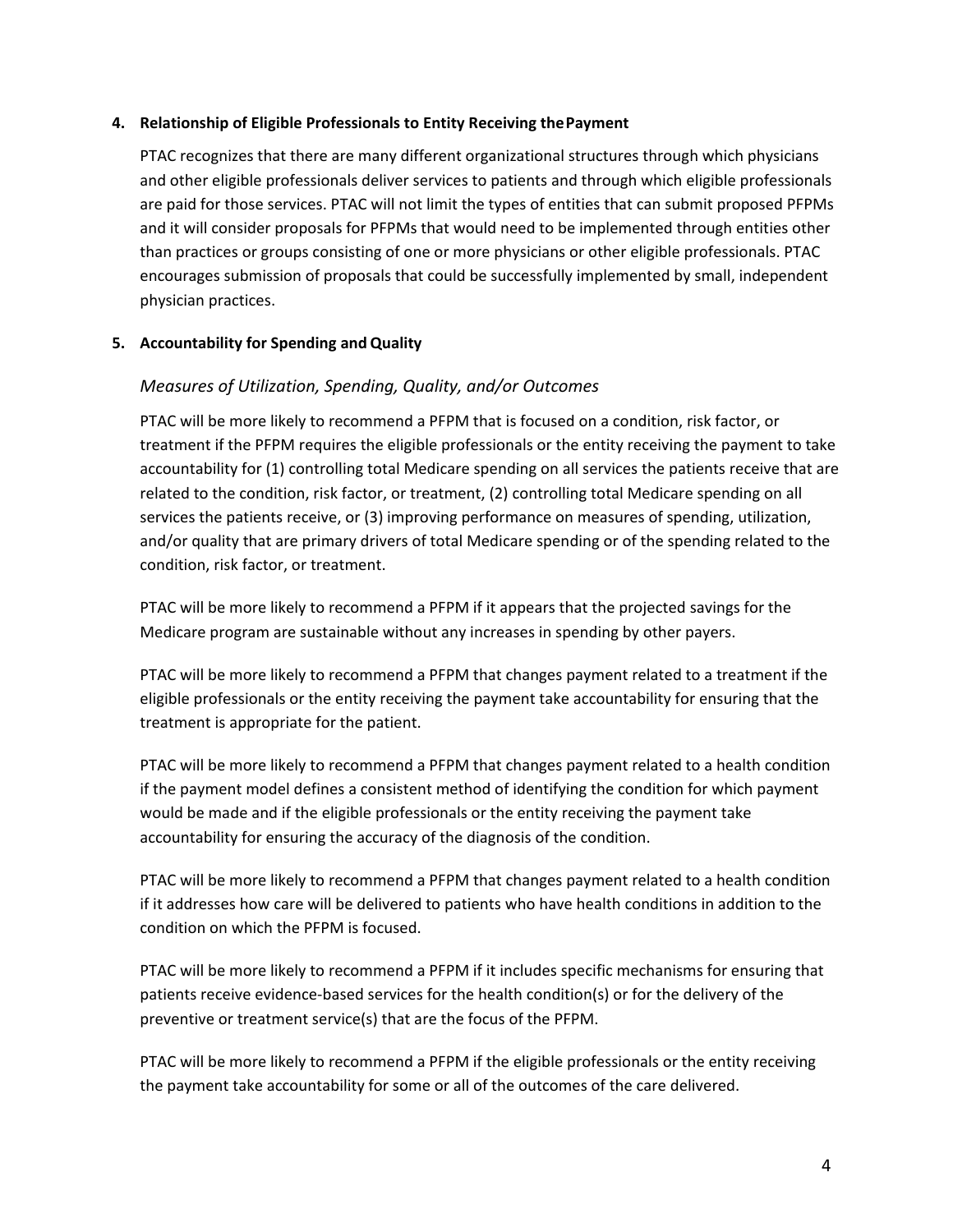PTAC will be more likely to recommend a PFPM if it proposes evidence-based quality measures that are feasible to collect and use to monitor performance, or, if such quality measures are not available, if the proposal presents a compelling case for how quality would be maintained or improved and how research or periodic monitoring could be used to demonstrate positive quality outcomes.

PTAC will be more likely to recommend a PFPM if it specifically identifies potential unintended consequences and includes mechanisms for preventing or mitigating them.

If a PFPM is designed to support services that would prevent future health problems, slow the progression of disease, or achieve other outcomes that will occur over a multi-year

period, and if additional spending is needed in the short run to achieve savings in the future, PTAC will be more likely to recommend the PFPM if it (1) requires accountability for improving a current clinical measure that has been shown to have a close direct linkage to the long-term outcome, and (2) requires accountability for ensuring spending does not increase more than the amount projected to be needed to achieve the improved outcome.

# *Financial Risk*

PTAC will be more likely to recommend a PFPM in which the eligible professionals or the entity receiving the payment accept more than nominal financial risk for achieving the desired results on the measures of spending and quality/outcomes. PTAC may recommend PFPMs that do not meet the specific requirements for financial risk or other requirements for qualification as an "Advanced Alternative Payment Model" under the regulations issued by HHS. The fact that the financial risk components or other characteristics of a PFPM lead to a recommendation by PTAC does not necessarily mean that the PFPM will be approved as an Advanced Alternative Payment Model by the Secretary.

PTAC will consider proposals for PFPMs that define financial risk in different ways, including, but not limited to:

- The amount of payment that could be lost by the eligible professionals or the entity if the desired results are not achieved;
- The increase in unreimbursed costs the eligible professionals or entity would incur if the desired results are not achieved; or
- The amount that the eligible professionals or entity would be expected to pay to the Centers for Medicare & Medicaid Services (CMS) if the desired results are not achieved.